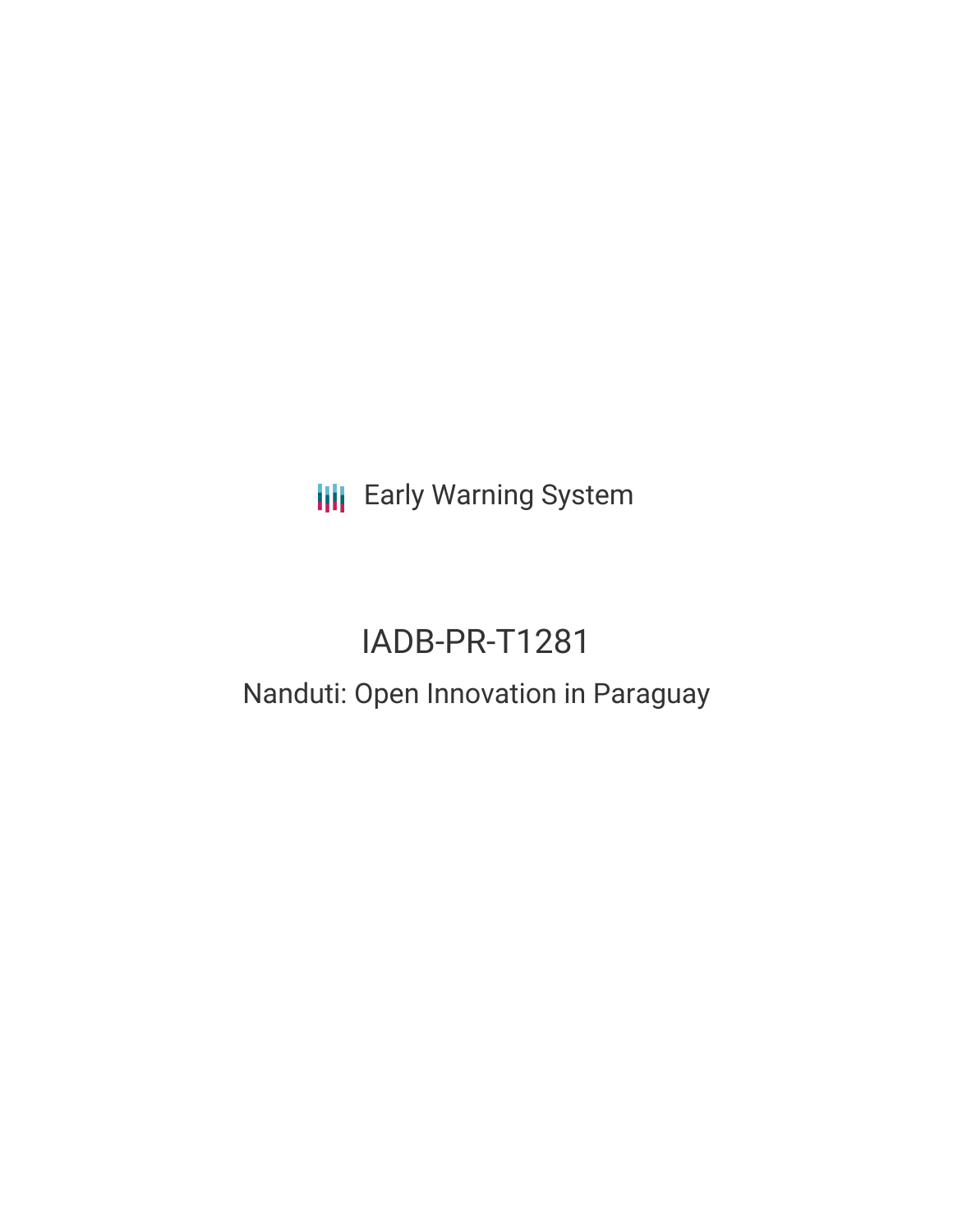

## **Quick Facts**

| <b>Countries</b>               | Paraguay                               |
|--------------------------------|----------------------------------------|
| <b>Financial Institutions</b>  | Inter-American Development Bank (IADB) |
| <b>Status</b>                  | Approved                               |
| <b>Bank Risk Rating</b>        | C                                      |
| <b>Voting Date</b>             | 2019-11-22                             |
| <b>Borrower</b>                | Government of Paraguay                 |
| <b>Sectors</b>                 | <b>Technical Cooperation</b>           |
| <b>Investment Amount (USD)</b> | $$1.00$ million                        |
|                                |                                        |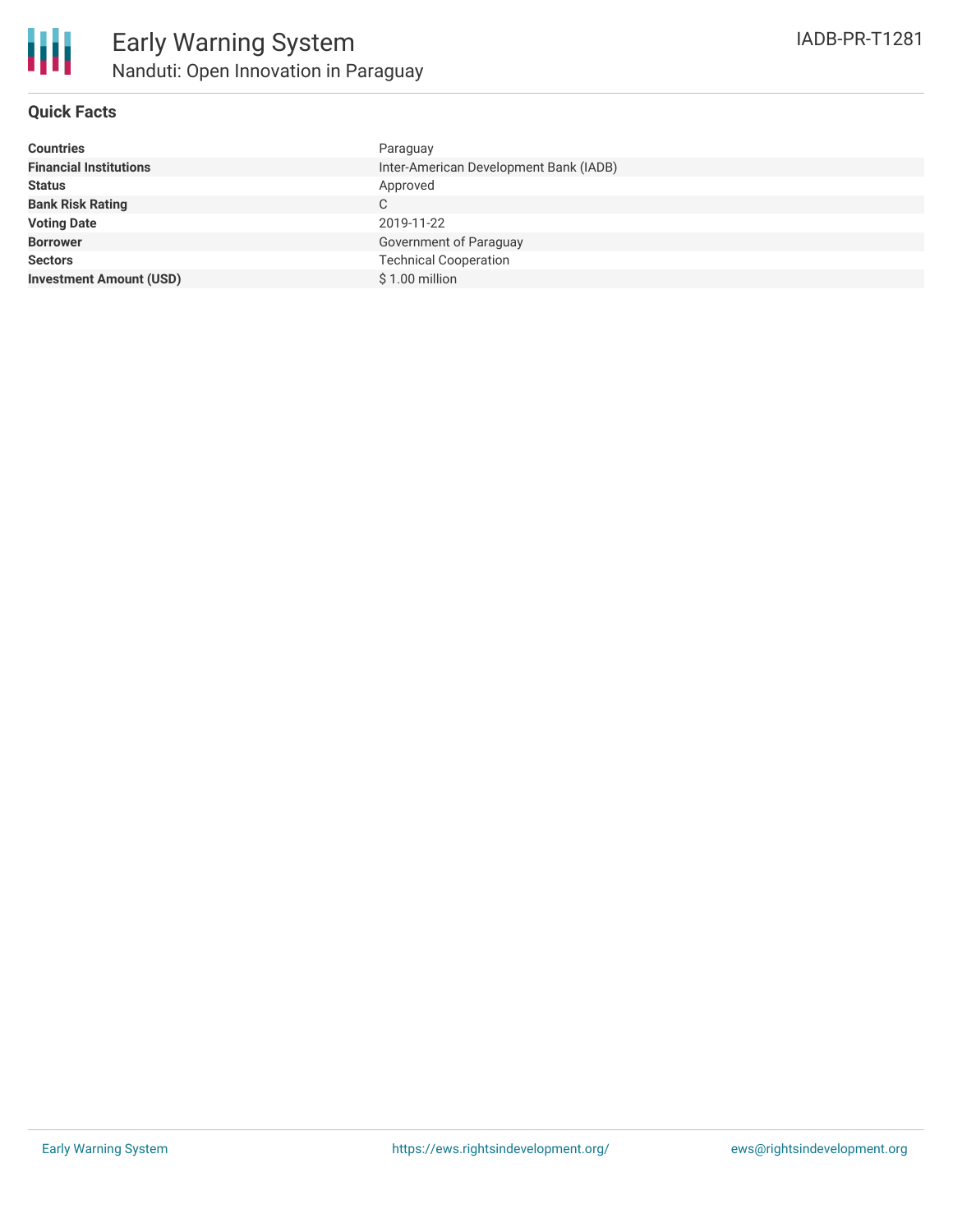

## **Project Description**

The project proposes to develop a service platform in Paraguay that promotes Open Innovation to increase collaboration between companies, startups and other stakeholders and, consequently, the dealflow of innovative projects.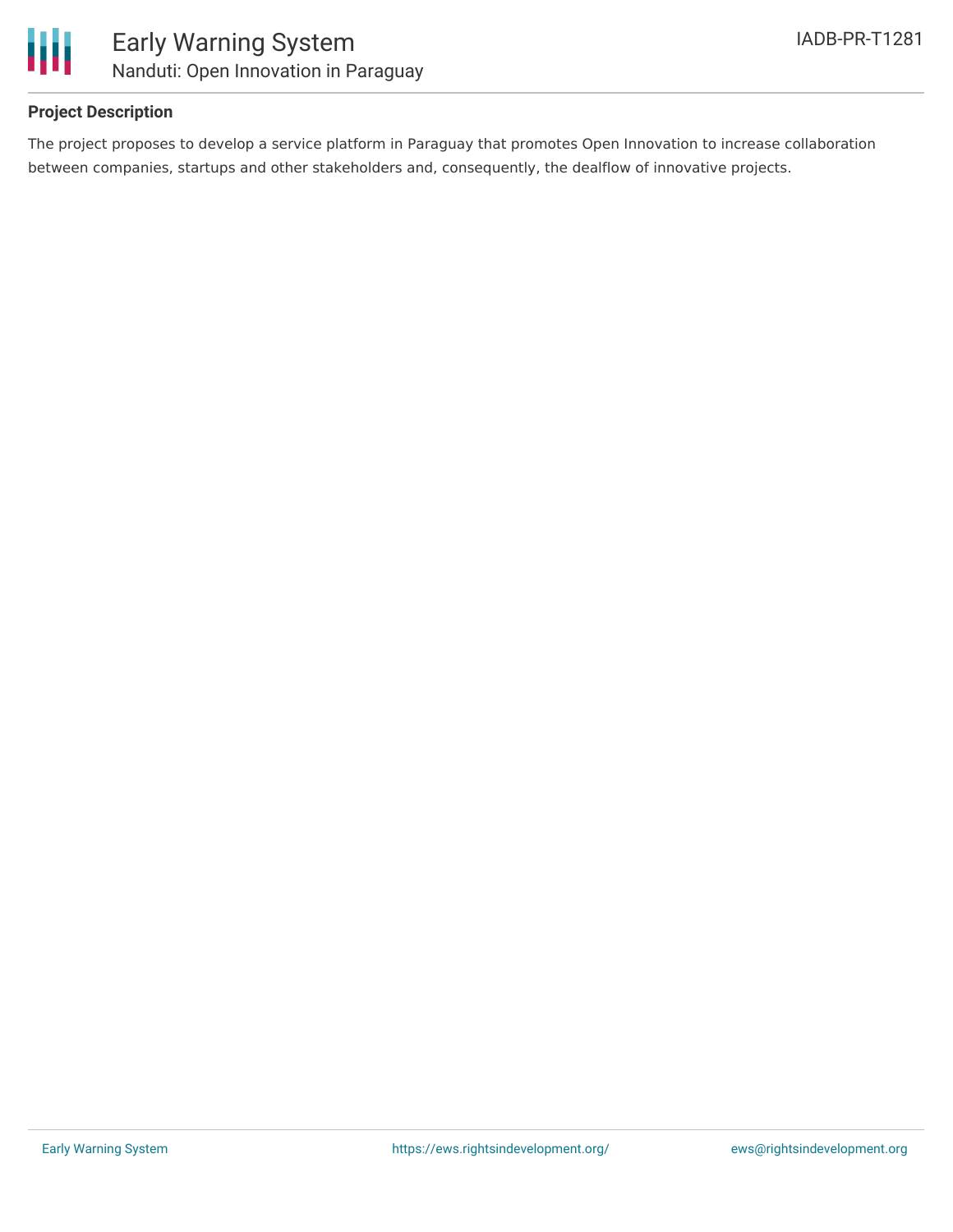

## **Investment Description**

• Inter-American Development Bank (IADB)